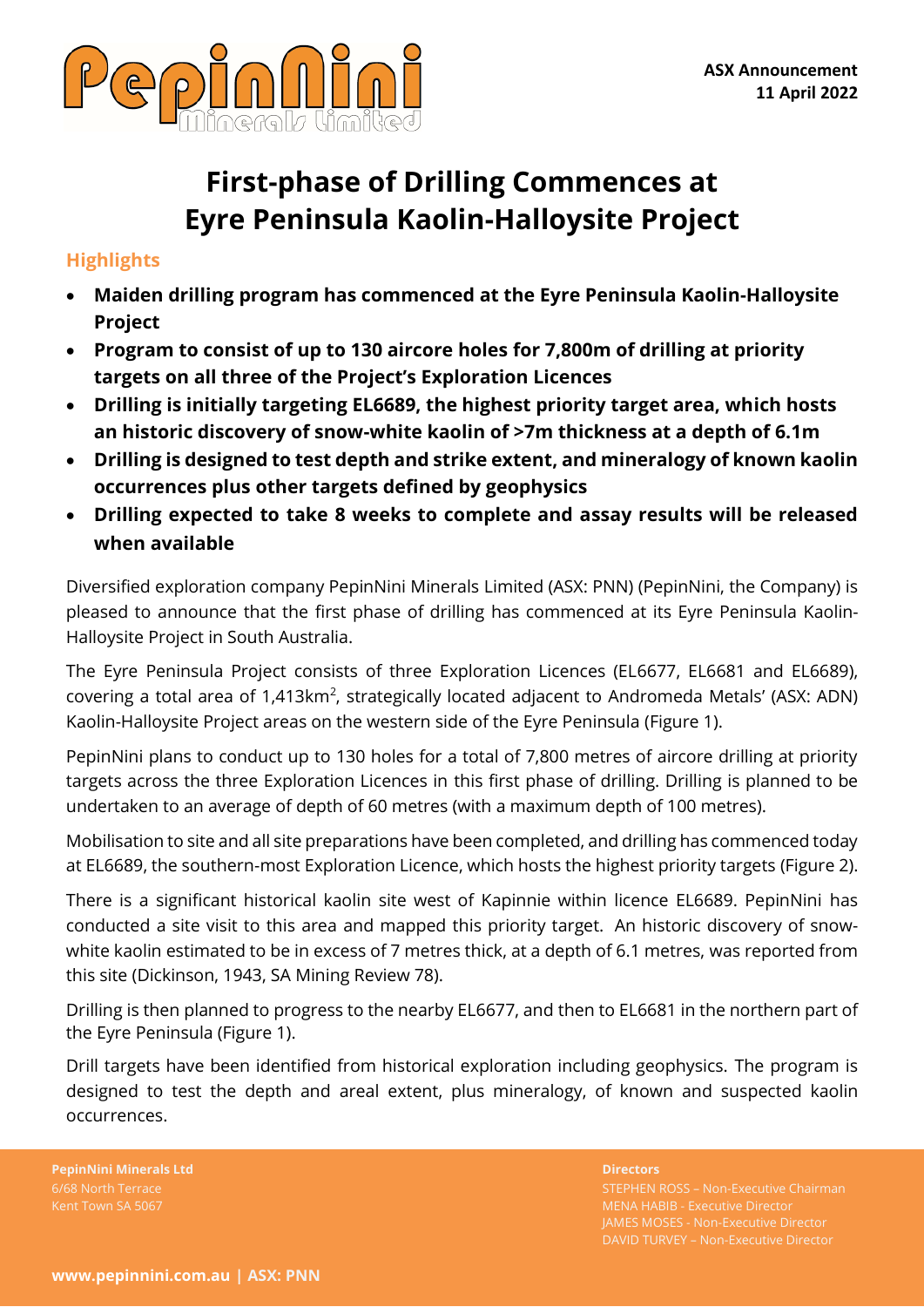

Drilling will also test other target areas defined by geophysical assessment of suitable underlying basement.

The first phase of drilling is expected to take eight weeks to complete, which takes into account travel time between EL6677 and EL6689 in the south, and EL6681 approximately 240kms to the north.

The Company plans to undertake pXRF analytical testing and 'whiteness' measurement onsite, which will provide a rapid confirmation of kaolin content and subjective quality in drilled material.

Laboratory assay results will be released as they become available, and subject to results, a second phase of drilling is planned to further expand the kaolin footprint and drill test new target areas, along with additional sampling for characterisation (quality) tests.

Experienced kaolin drilling contractor McLeod Drilling is undertaking the program, which is being overseen by PepinNini exploration manager Steven Cooper.



*Figure 1: Eyre Peninsula Kaolin-Halloysite Project location map*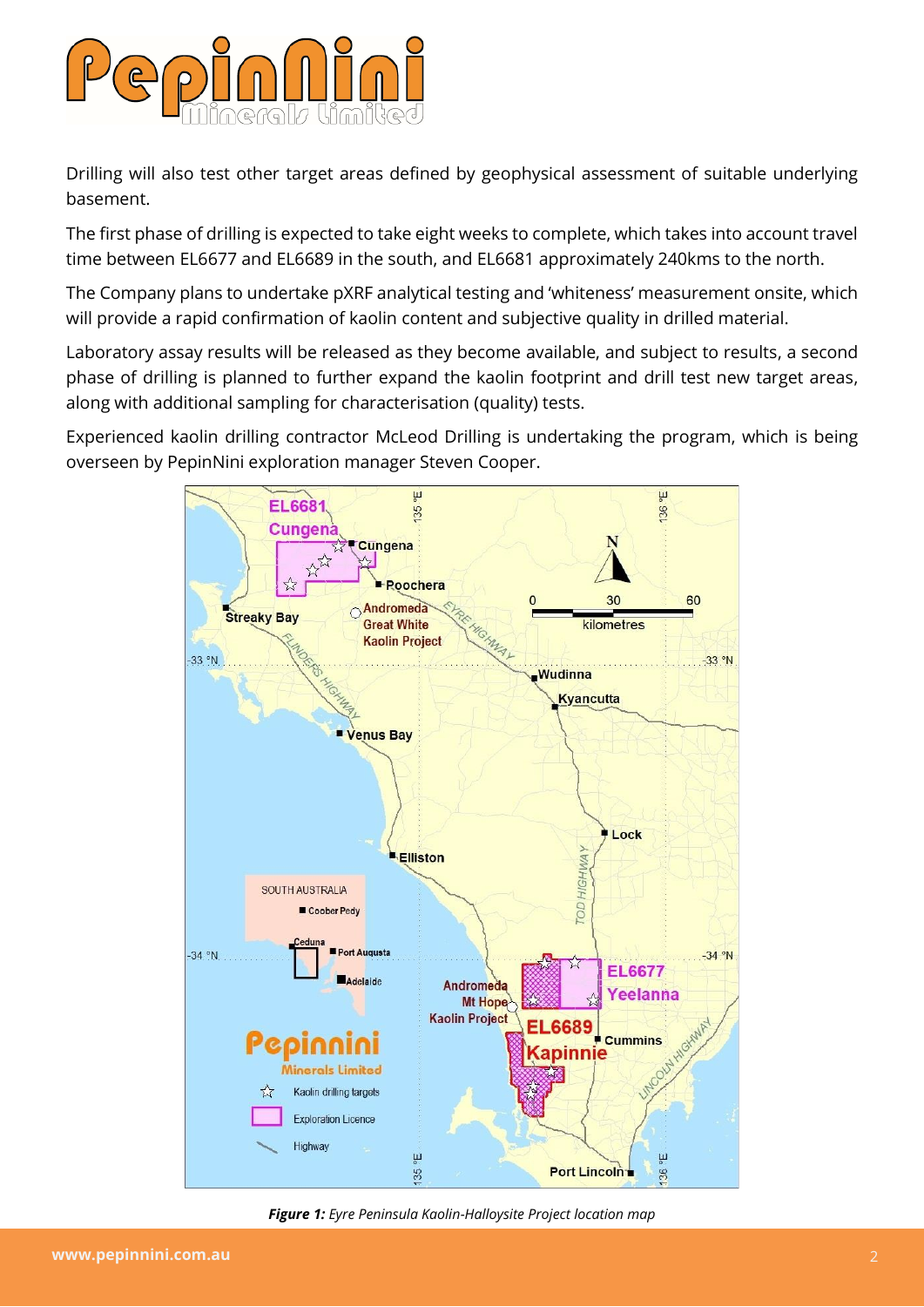



*Figure 2: Drilling underway at initial priority target within EL6689).*

### **About the Eyre Peninsula Kaolin-Halloysite Project**

The Eyre Peninsula Kaolin-Halloysite Project area hosts known historical occurrences of kaolin, and geophysical studies have also highlighted other areas that appear prospective for the presence of sub-surface kaolin.

Despite this kaolin prospectivity and project area's location adjacent to the kaolin deposits currently being explored and developed by Andromeda, PepinNini's assessment of the Project area indicates that it has yet to be systematically explored for kaolin. The combination of under explored tenure and prospectivity represents an excellent exploration opportunity, and the discovery of material new kaolin and halloysite (a tubular polymorph of kaolin) deposits is the core focus of the Company's works programs at the Eyre Peninsula Project.